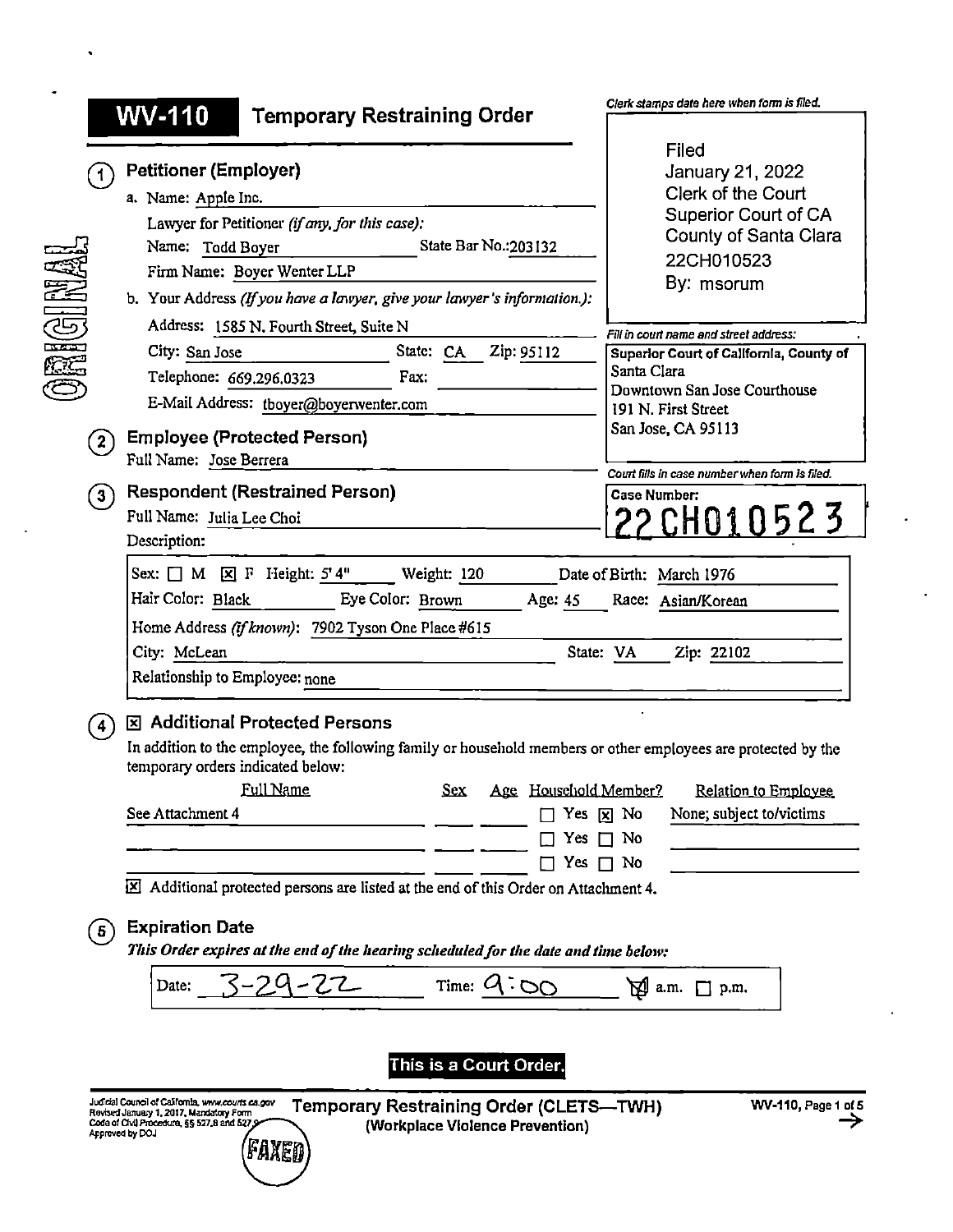|                  |                                                                                                                                                                                                                                                            | <b>CRAMPEH010523</b>                                                                                                                                                                                                                                       |  |  |  |  |
|------------------|------------------------------------------------------------------------------------------------------------------------------------------------------------------------------------------------------------------------------------------------------------|------------------------------------------------------------------------------------------------------------------------------------------------------------------------------------------------------------------------------------------------------------|--|--|--|--|
| both.            |                                                                                                                                                                                                                                                            | To the Respondent:<br>The court has issued the temporary orders checked as granted below. If you do not obey these orders, you can be<br>arrested and charged with a crime. You may have to go to jail for up to one year, pay a fine of up to \$1,000, or |  |  |  |  |
| $\left[6\right)$ |                                                                                                                                                                                                                                                            | <b>Personal Conduct Orders</b>                                                                                                                                                                                                                             |  |  |  |  |
|                  |                                                                                                                                                                                                                                                            | Denied Until the Hearing<br>$\boxtimes$ Granted as Follows:<br><b>Not Requested</b>                                                                                                                                                                        |  |  |  |  |
|                  |                                                                                                                                                                                                                                                            | a. You are ordered not do the following things to the employee<br>and to the other protected persons listed in $(4)$ :<br>図                                                                                                                                |  |  |  |  |
|                  | $(1)$ $\boxtimes$ Harass, molest, strike, assault (sexually or otherwise), batter, abuse, destroy personal property of, or<br>disturb the peace of the person.                                                                                             |                                                                                                                                                                                                                                                            |  |  |  |  |
|                  |                                                                                                                                                                                                                                                            | (2) <b>X</b> Commit acts of violence or make threats of violence against the person.                                                                                                                                                                       |  |  |  |  |
|                  |                                                                                                                                                                                                                                                            | (3) <b>EX</b> Follow or stalk the person during work hours or to or from the place of work.                                                                                                                                                                |  |  |  |  |
|                  | (4) $\boxtimes$ Contact the person, either directly or indirectly, in any way, including, but not limited to, in person, by<br>telephone, in writing, by public or private mail, by e-mail, by fax, or by other electronic means.                          |                                                                                                                                                                                                                                                            |  |  |  |  |
|                  |                                                                                                                                                                                                                                                            | (5) $\boxtimes$ Enter the workplace of the person.                                                                                                                                                                                                         |  |  |  |  |
|                  |                                                                                                                                                                                                                                                            | (6) $\boxtimes$ Take any action to obtain the person's address or locations. If this item is not checked, the court has<br>found good cause not to make this order.                                                                                        |  |  |  |  |
|                  |                                                                                                                                                                                                                                                            | (7) $\boxtimes$ Other (specify):                                                                                                                                                                                                                           |  |  |  |  |
|                  |                                                                                                                                                                                                                                                            | $\Box$ Other personal conduct orders are attached at the end of this Order on Attachment 6a(7).<br>Contact any person listed in (4) by any electronic means, including any attempt to directly message or                                                  |  |  |  |  |
|                  |                                                                                                                                                                                                                                                            | tag" a person listed in (4) on social media or any messaging service, including but not limited to,                                                                                                                                                        |  |  |  |  |
|                  |                                                                                                                                                                                                                                                            | LinkedIn, Twitter, Facebook, Snapchat, WhatsApp, Instagram, WeChat, or TikTok. This prohibition                                                                                                                                                            |  |  |  |  |
|                  |                                                                                                                                                                                                                                                            | includes the Protected Person in section (2).                                                                                                                                                                                                              |  |  |  |  |
|                  | b. Peaceful written contact through a lawyer or a process server or other person for service of legal papers related<br>to a court case is allowed and does not violate this order. However, you may have your papers served by mail<br>on the petitioner. |                                                                                                                                                                                                                                                            |  |  |  |  |
|                  |                                                                                                                                                                                                                                                            | Stay-Away Order                                                                                                                                                                                                                                            |  |  |  |  |
|                  | <b>Not Requested</b><br>Denied Until the Hearing<br>$[\times] Granted as Follows.$                                                                                                                                                                         |                                                                                                                                                                                                                                                            |  |  |  |  |
|                  |                                                                                                                                                                                                                                                            | a. You must stay at least<br>200<br>yards away from (check all that apply):                                                                                                                                                                                |  |  |  |  |

- 
- (2)  $\boxed{\mathbb{X}}$  Each other protected person listed in  $\boxed{\mathbb{A}}$  (8)  $\boxed{\mathbb{X}}$  The employee's vehicle
- (3)  $\boxtimes$  The employee's workplace (9)  $\boxtimes$  Other (specify):
- (4)  $\boxtimes$  The employee's home
- (5)  $\boxtimes$  The employee's school
- (6)  $\boxtimes$  The employee's children's school
- b. This stay-away order does not prevent you from going to or from your home or place of employment.

## This is a Court Order.

- (1)  $\boxtimes$  The employee (7)  $\boxtimes$  The employee's children's place of child care
	- - The persons and locations listed in Attachment 4a and 10a, including the personal residences of those individuals.
- -
	-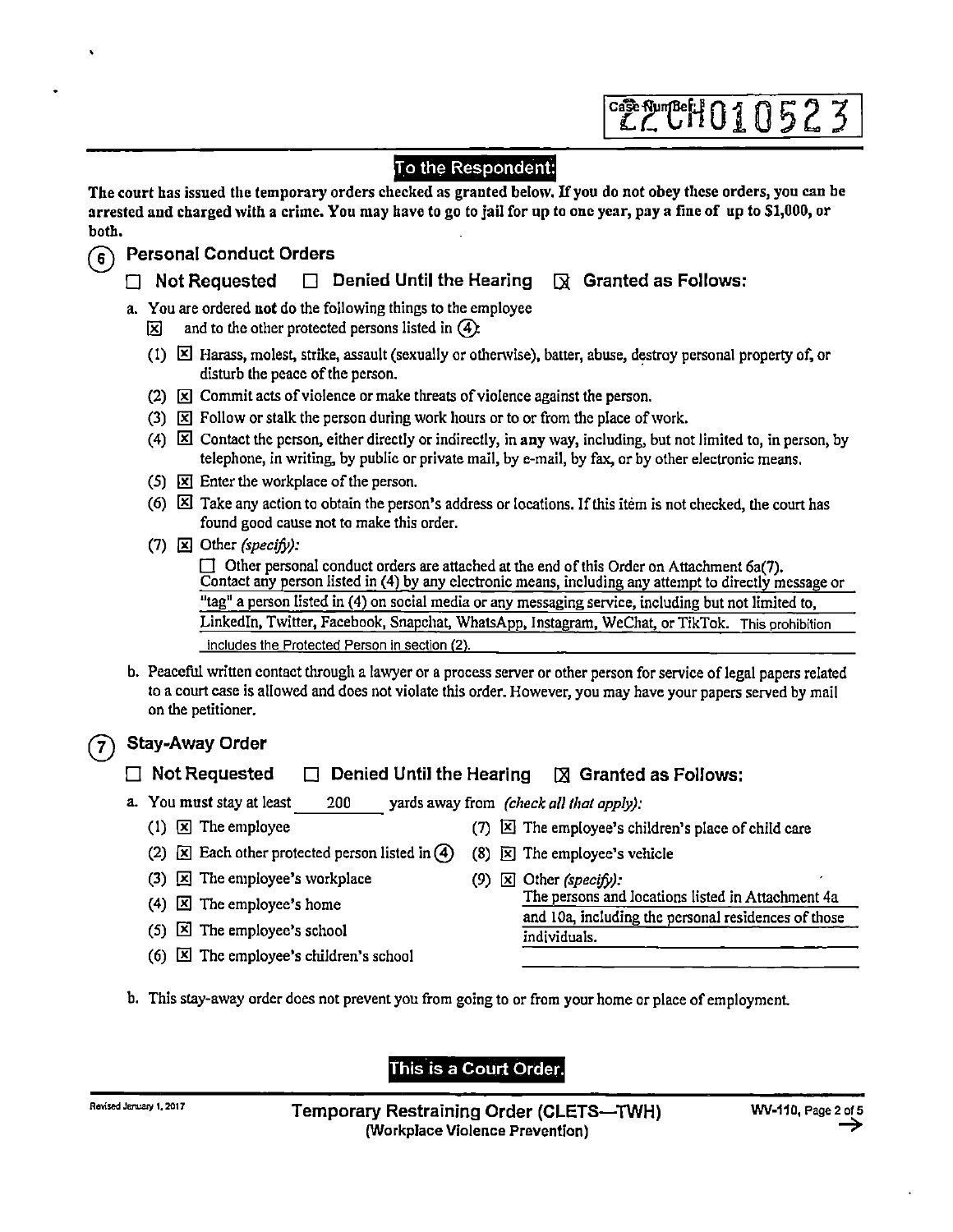# Case Number: <u>22 CHO1 U52 3</u>

|      | a. You cannot own, possess, have, buy or try to buy, receive or try to receive, or in any other way get guns, other<br>firearms, or ammunition.                                                                                                                                                                                                                                                                                                                                                              |  |  |  |  |
|------|--------------------------------------------------------------------------------------------------------------------------------------------------------------------------------------------------------------------------------------------------------------------------------------------------------------------------------------------------------------------------------------------------------------------------------------------------------------------------------------------------------------|--|--|--|--|
|      | b. You must:<br>(1) Sell to or store with a licensed gun dealer or turn in to a law enforcement agency any guns or other firearms<br>in your immediate possession or control. This must be done within 24 hours of being served with this<br>Order.<br>(2) File a receipt with the court within 48 hours of receiving this Order that proves that your guns or firearms<br>have been turned in, sold, or stored. (You may use form WV-800, Proof of Firearms Turned In, Sold, or<br>Stored for the receipt.) |  |  |  |  |
|      | c. $\Box$ The court has received information that you own or possess a firearm.                                                                                                                                                                                                                                                                                                                                                                                                                              |  |  |  |  |
| 9    | <b>Other Orders</b>                                                                                                                                                                                                                                                                                                                                                                                                                                                                                          |  |  |  |  |
|      | <b>⊠</b> Not Requested<br>$\Box$ Denied Until the Hearing<br>Granted as Follows (specify):<br>$\Box$                                                                                                                                                                                                                                                                                                                                                                                                         |  |  |  |  |
|      |                                                                                                                                                                                                                                                                                                                                                                                                                                                                                                              |  |  |  |  |
|      | Additional orders are attached at the end of this Order on Attachment 9.                                                                                                                                                                                                                                                                                                                                                                                                                                     |  |  |  |  |
|      | To the Petitioner:                                                                                                                                                                                                                                                                                                                                                                                                                                                                                           |  |  |  |  |
| (10) | Mandatory Entry of Order Into CARPOS Through CLETS                                                                                                                                                                                                                                                                                                                                                                                                                                                           |  |  |  |  |
|      | This Order must be entered into the California Restraining and Protective Order System (CARPOS) through the<br>California Law Enforcement Telecommunications System (CLETS). (Check one):                                                                                                                                                                                                                                                                                                                    |  |  |  |  |
|      | $a.$ The clerk will enter this Order and its proof-of-service form into CARPOS.                                                                                                                                                                                                                                                                                                                                                                                                                              |  |  |  |  |
|      | b. $\boxtimes$ The clerk will transmit this Order and its proof-of-service form to a law enforcement agency to be entered<br>into CARPOS.                                                                                                                                                                                                                                                                                                                                                                    |  |  |  |  |
|      | c. $\Box$ By the close of business on the date that this Order is made, the employer or the employer's lawyer should<br>deliver a copy of the Order and its proof-of-service form to the law enforcement agencies listed below to<br>enter into CARPOS:                                                                                                                                                                                                                                                      |  |  |  |  |
|      | Name of Law Enforcement Agency<br>Address (City, State, Zip)                                                                                                                                                                                                                                                                                                                                                                                                                                                 |  |  |  |  |
|      |                                                                                                                                                                                                                                                                                                                                                                                                                                                                                                              |  |  |  |  |
|      | Additional law enforcement agencies are listed at the end of this Order on Attachment 10.                                                                                                                                                                                                                                                                                                                                                                                                                    |  |  |  |  |
| (11) | No Fee to Serve (Notify) Restrained Person<br><b>⊠</b> Ordered<br><b>Not Ordered</b>                                                                                                                                                                                                                                                                                                                                                                                                                         |  |  |  |  |
|      | The sheriff or marshal will serve this Order without charge because:                                                                                                                                                                                                                                                                                                                                                                                                                                         |  |  |  |  |
|      | a. $\boxtimes$ The Order is based on a credible threat of violence or stalking.                                                                                                                                                                                                                                                                                                                                                                                                                              |  |  |  |  |
|      | The petitioner is entitled to a fee waiver.<br>b.                                                                                                                                                                                                                                                                                                                                                                                                                                                            |  |  |  |  |
|      | This is a Court Order.                                                                                                                                                                                                                                                                                                                                                                                                                                                                                       |  |  |  |  |
|      | WV-110, Page 3 of 5<br>Rovised January 1, 2017<br>Temporary Restraining Order (CLETS—TWH)                                                                                                                                                                                                                                                                                                                                                                                                                    |  |  |  |  |
|      | (Workplace Violence Prevention)                                                                                                                                                                                                                                                                                                                                                                                                                                                                              |  |  |  |  |

No Guns or Other Firearms and Ammunition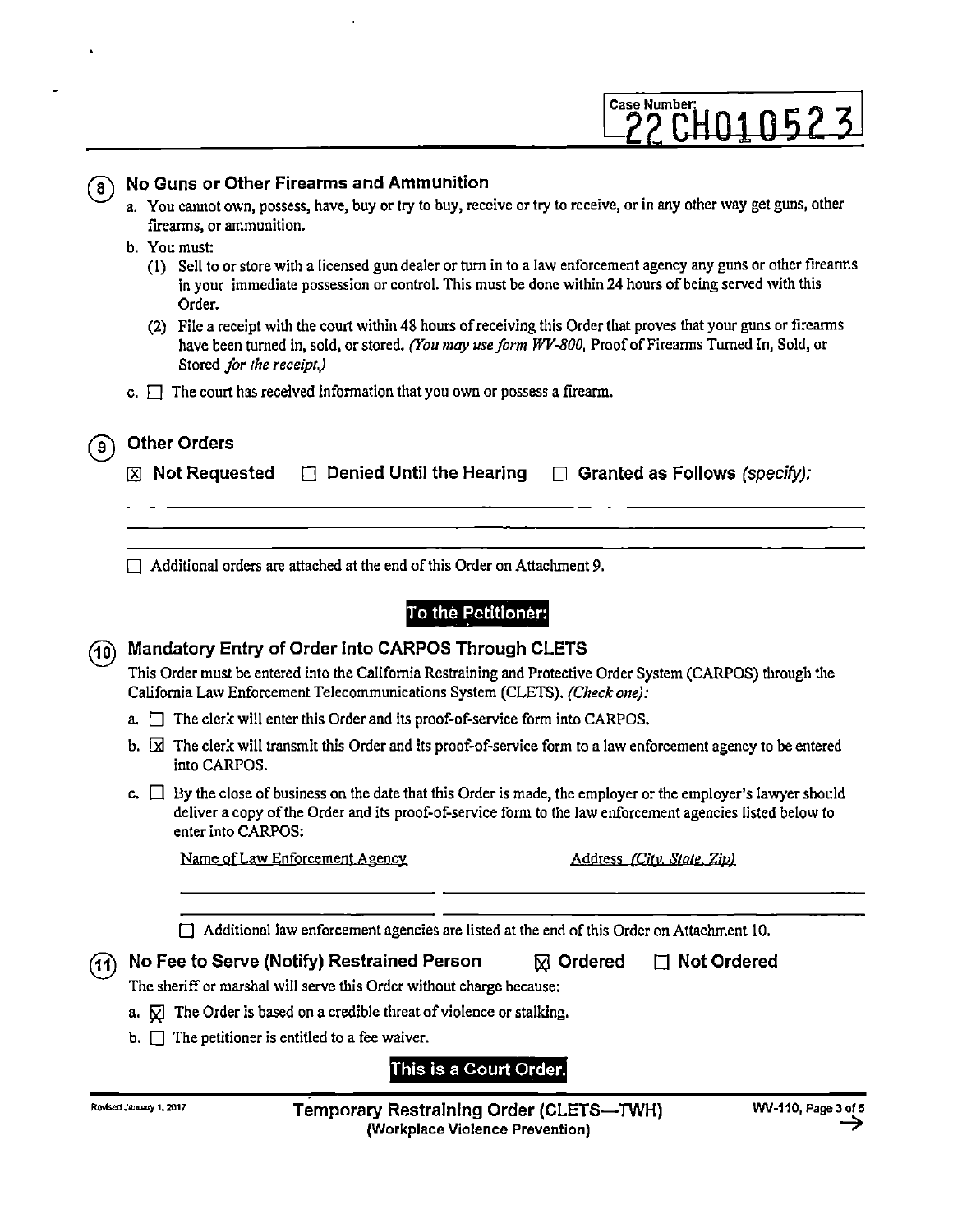Signed: 1/21/2022 09:30 AM

Case Number

Number of pages attached to this Order, if any: 2 (12`

1-21-2021

Date:

Judicial Officer

## Warnings and Notices to the Restrained Person in @

#### You Cannot Have Guns or Firearms

You cannot own, have, possess, buy or try to buy, receive or try to receive, or otherwise get guns, other firearms, or ammunition while this Order is in effect. If you do, you can go to jail and pay a \$1,000 fine. You must sell to or store with a licensed gun dealer or turn in to a law enforcement agency any guns or other firearms that you have or control as stated in item  $\left(\frac{1}{2}\right)$  above. The court will require you to prove that you did so.

### Notice Regarding Nonappearance at Hearing and Service of Order

If you have been personally served with this Temporary Restraining Order and form WV-109, Notice of Court Hearing, but you do not appear at the hearing either in person or by a lawyer, and a restraining order that is the same as this Temporary Restraining Order except for the expiration date is issued at the hearing, a copy of the order will be served on you by mail at the address in item  $(3)$ .

If this address is not correct or you wish to verify that the Temporary Restraining Order was converted into a restraining order at the hearing without substantive change, or to find out the duration of the order, contact the clerk of the court.

## After You Have Been Served With a Restraining Order

- Obey all the orders. Any intentional violation of this Order is a misdemeanor punishable by a fine or by imprisonment in a county jail, or by both fine and imprisonment. (Pen. Code,  $\S 273.6$ .)
- Read form WV-120-INFO, How Can I Respond to a Petition for Orders to Stop Workplace Violence?, to learn how to respond to this Order.
- If you want to respond, fill out form WV-120, Response to Petition for Workplace Violence Restraining Orders, and file it with the court clerk. You do not have to pay any fee to file your response if the petition claims that you threatened violence against or stalked the employee, or placed the employee in reasonable fear of violence.
- You must have form WV-120 served on the petitioner or the petitioner's attorney by mail. You cannot do this yourself. The person who does the service should complete and sign form WV-250, Proof of Service of Response by Mail. File the completed proof of service with the court clerk before the hearing date or bring it with you to the hearing.
- In addition to the response, you may file and have declarations served, signed by you and other persons who have personal knowledge of the facts. You may use form MC-030, *Declaration*, for this purpose. It is available from the clerk's office at the court shown on page 1 of this form or at www.courts.ca.gov/forms. If you do not know how to prepare a declaration, you should see a lawyer.
- Whether or not you file a response, you should attend the hearing. If you have any witnesses, they must also go to the hearing.
- At the hearing, the judge can make restraining orders against you that last for up to three years. Tell the judge why you disagree with the orders requested.

## This is a Court Order.

Revised January 1, 2017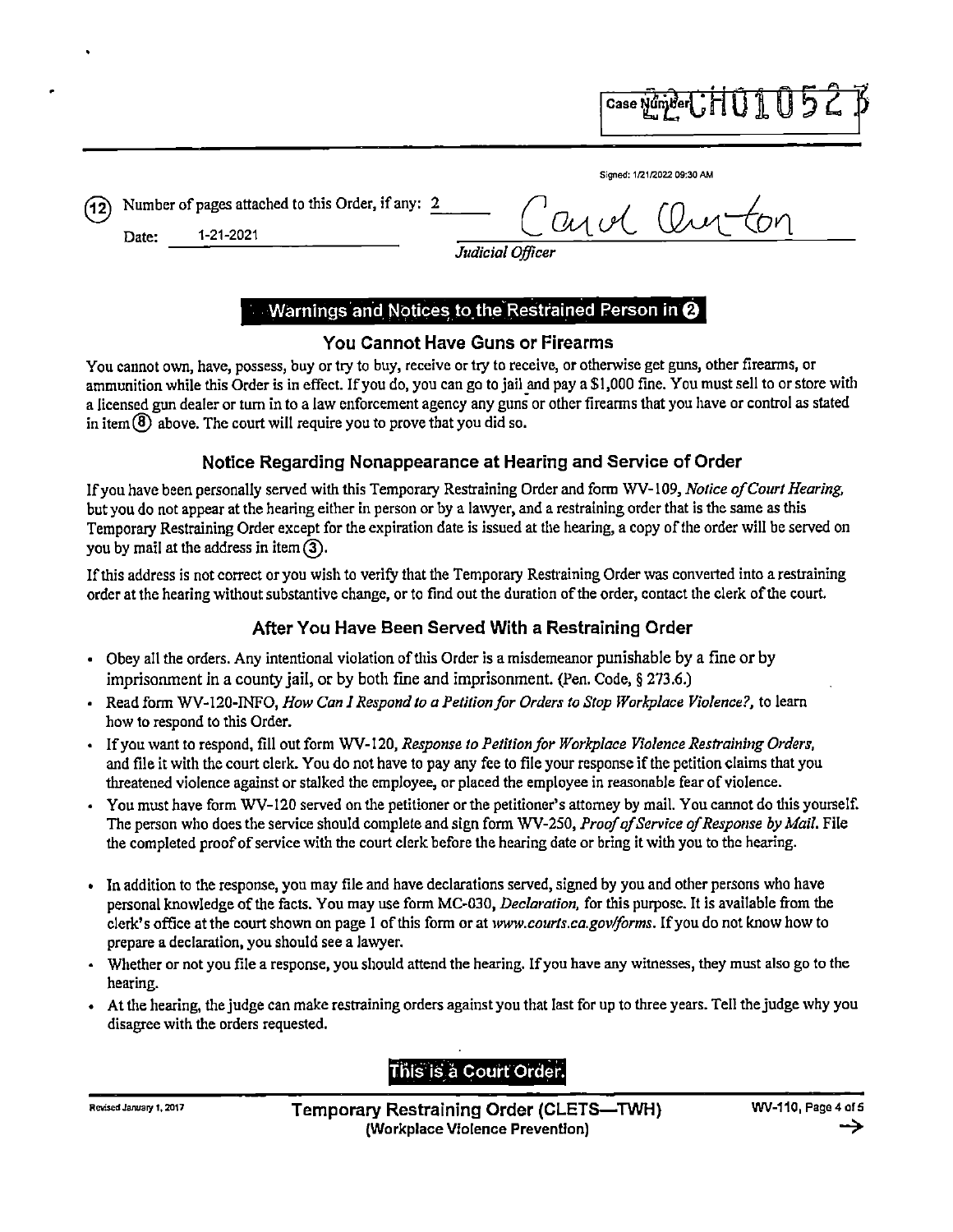

#### **Instructions for Law Enforcement**

#### Enforcing the Restraining Order

This order is enforceable by any law enforcement agency that has received the order, is shown a copy of the order, or has verified its existence on the California Restraining and Protective Orders System (CARPOS). Agencies are encouraged to enter violation messages into CARPOS. If the law enforcement agency has not received proof of service on the restrained person, the agency must advise the restrained person of the terms of the order and then must enforce it. Violations of this order are subject to criminal penalties.

#### Start Date and End Date of Orders

This order starts on the date next to the judge's signature on page 4. The order ends on the expiration date in item 5 on page 1.

#### If the Protected Person Contacts the Restrained Person

Even if the protected person invites or consents to contact with the restrained person, this order remains in effect and must be enforced. Thc protected person cannot bc arrested for inviting or consenting to contact with the restrained person. The order can be changed only by another court order. (Pen. Code,  $\S$  13710(b).)

#### Conflicting Orders—Priorities for Enforcement

If more than one restraining order has been issued, the orders must be enforced according to the following priorities: (See Pen. Code,  $\S$  136.2, Fam. Code,  $\S$  $\S$  6383(h)(2), 6405(b).)

- 1. EPO: If one of the orders is an Emergency Protective Order (form EPO-001) and is more restrictive than other restraining or protective orders, it has precedence in enforcement over all other orders.
- 2. No Contact Order: If there is no EPO, a no-contact order that is included in a restraining or protective order has precedence over any other restraining or protective order.
- 3. Criminal Order: If none of the orders includes a no contact order, a domestic violence protective order issued in a criminal case takes precedence in enforcement over any conflicting civil court order. Any nonconflicting terms of the civil restraining order remain in effect and enforceable.
- 4. Family, Juvenile, or Civil Order: If more than one family, juvenile, or other civil restraining or protective order has been issued, the one that was issued last must be enforced.

#### (Clerk will fill out this part.) —-—Clerk's Certificate—

[seal]

Clerk's Certificate I certify that this Temporary Restraining Order is a true and correct copy of the original on file in the court.

| Date: | Clerk, by | , Deputy |
|-------|-----------|----------|
|       |           |          |

This is a Court Order.

Revised January 1, 2017 **Temporary Restraining Order (CLETS—TWH)** WV-110, Page 5 of 5 (Workplace Violence Prevention)